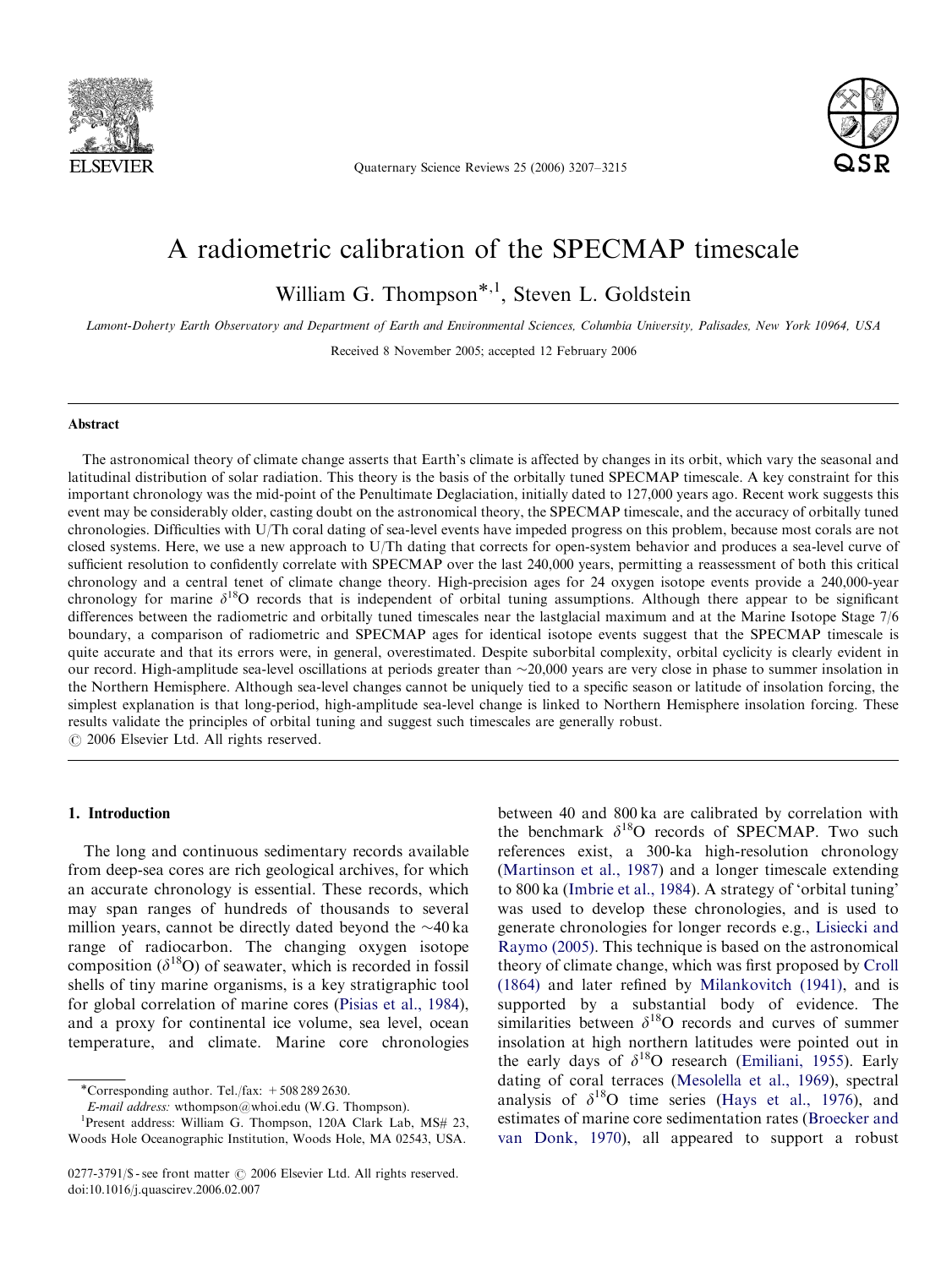<span id="page-1-0"></span>connection between changes in earth's orbit and its climate. The SPECMAP chronology was developed using several tuning approaches which all lead to nearly identical results. However, a key step was estimating the lag between orbital forcing and  $\delta^{18}$ O response. In nearly every case, this estimate was based either directly or indirectly on an age of 127 ka for the midpoint of the Marine Isotope Stage (MIS) 7/6 boundary, also known as Termination II (TII) [\(Broecker and van Donk, 1970](#page-7-0)). Recent evidence suggests this climate event may be considerably older: 140 ka [\(Winograd et al., 1992](#page-8-0)), 135 ka [\(Henderson and Slowey,](#page-7-0) [2000\)](#page-7-0), and  $>135.8$  ka [\(Gallup et al., 2002](#page-7-0)), casting serious doubt on the accuracy of the SPECMAP timescale. Not only does the age of a key SPECMAP constraint appear to be in error, but the climate response appears to precede the peak in Northern Hemisphere summer insolation, leading some investigators [\(Winograd et al., 1992;](#page-8-0) [Henderson and](#page-7-0) [Slowey, 2000;](#page-7-0) [Gallup et al., 2002](#page-7-0)) to question the fundamental basis for orbital tuning.

Because  $\delta^{18}O$  is a proxy for sea level, U/Th dated sealevel reconstructions from the ages and elevations of fossil corals should provide key constraints for the  $\delta^{18}$ O events of SPECMAP. Indeed, much of the evidence both for and against SPECMAP's accuracy comes from such sea-level estimates. Conventional closed-system equations for U/Th age determination ([Broecker, 1963](#page-7-0)) require that loss or gain of U and Th has not occurred except by radioactive decay since coral death. This criterion is violated in most fossil corals as a result of the alpha-recoil mobility of U-series nuclides [\(Fruijtier et al., 2000\)](#page-7-0), and many investigators consider an initial coral  $^{234}U/^{238}U$  ratio substantially different from modern seawater to be evidence of open-system behavior and an unreliable age [\(Gallup et al., 1994](#page-7-0)). These effects degrade both the accuracy and resolution of sea-level reconstructions [\(Thompson and Goldstein, 2005\)](#page-8-0). Based on earlier attempts to correct for open-system behavior in marine sediments ([Henderson and Slowey, 2000](#page-7-0)), new decay equations have been developed to correct coral ages for these effects ([Thompson et al., 2003](#page-8-0)). Isochron methods [\(Villemant and Feuillet, 2003;](#page-8-0) [Potter et al., 2004;](#page-8-0) [Scholz](#page-8-0) [et al., 2004](#page-8-0)), while potentially useful, do not permit age corrections for individual corals.

Extending our previous work [\(Thompson and Goldstein,](#page-8-0) [2005\)](#page-8-0), we present a sea-level reconstruction for the last 240 ka that is of sufficient resolution to be correlated with a high degree of confidence to the marine  $\delta^{18}$ O record (Fig. 1, Supplementary Table 1).

## 2. Methods

#### 2.1. U-series age calculation

U/Th isotope ratio data were selected from the coral dating literature. In cases where more than one set of isotope ratio measurements were made on the same coral, replicate ages were averaged. Here, we use a new method to



Fig. 1. A high-resolution sea-level reconstruction. Corrected coral ages have been calculated from published U and Th isotope ratio data ([Bard et](#page-7-0) [al., 1990a,b](#page-7-0); [Edwards et al., 1993;](#page-7-0) [Gallup et al., 1994;](#page-7-0) [Bard et al., 1996;](#page-7-0) [Chappell et al., 1996;](#page-7-0) [Cutler, 2000;](#page-7-0) [Yokoyama et al., 2001;](#page-8-0) [Gallup et al.,](#page-7-0) [2002;](#page-7-0) [Cutler et al., 2003;](#page-7-0) [Thompson et al., 2003;](#page-8-0) [Speed and Cheng, 2004\)](#page-8-0). Error bars are  $2-\sigma$  and those not visible are smaller than plot symbols.

recalculate U-series coral ages from published U/Th isotope ratios that corrects ages for the bias imposed by open-system behavior. While details of this method are published ([Thompson et al., 2003\)](#page-8-0), a short discussion of the equation's principles is given here.

A strong positive correlation between  $^{234}$ U and  $^{230}$ Th for corals from the same terrace demonstrates that corals have experienced the addition of these isotopes in a systematic manner [\(Gallup et al., 1994\)](#page-7-0). This coupled addition is best explained by the adsorption of the thorium isotopes  $^{234}$ Th (which rapidly decays to  $^{234}$ U) and  $^{230}$ Th, which are produced by the radioactive decay of  $^{238}$ U and  $^{234}$ U, respectively.  $234$ Th and  $230$ Th may be directly mobilized from the reef matrix by alpha-recoil, or produced in pore waters from the decay of dissolved U. To account for this redistribution of U-series daughters, a new system of decay equations was derived from first principles [\(Thompson](#page-8-0) [et al., 2003](#page-8-0)). The equations assume that all reef carbonate initially had a seawater  $^{234}$ U/ $^{238}$ U ratio and that  $^{234}$ Th and <sup>230</sup>Th produced by the decay of <sup>238</sup>U and <sup>234</sup>U in the reef matrix has been added to (or lost from) the measured coral. These equations suggest that U-series compositions of coeval corals should fall on 'addition lines' whose slopes change as a function of time, and the skill of the equations in predicting empirical data trends suggests that the observed open-system behavior is well represented. The advantage of this dating method is the ability to calculate accurate corrected ages for all samples, regardless of the degree of  $^{234}$ U and  $^{230}$ Th addition, dramatically increasing the number of reliable data points available for sea-level reconstruction.

## 2.2. Accuracy and precision of ages

In keeping with reporting practices for uncorrected U/Th coral ages, reported precision is propagated from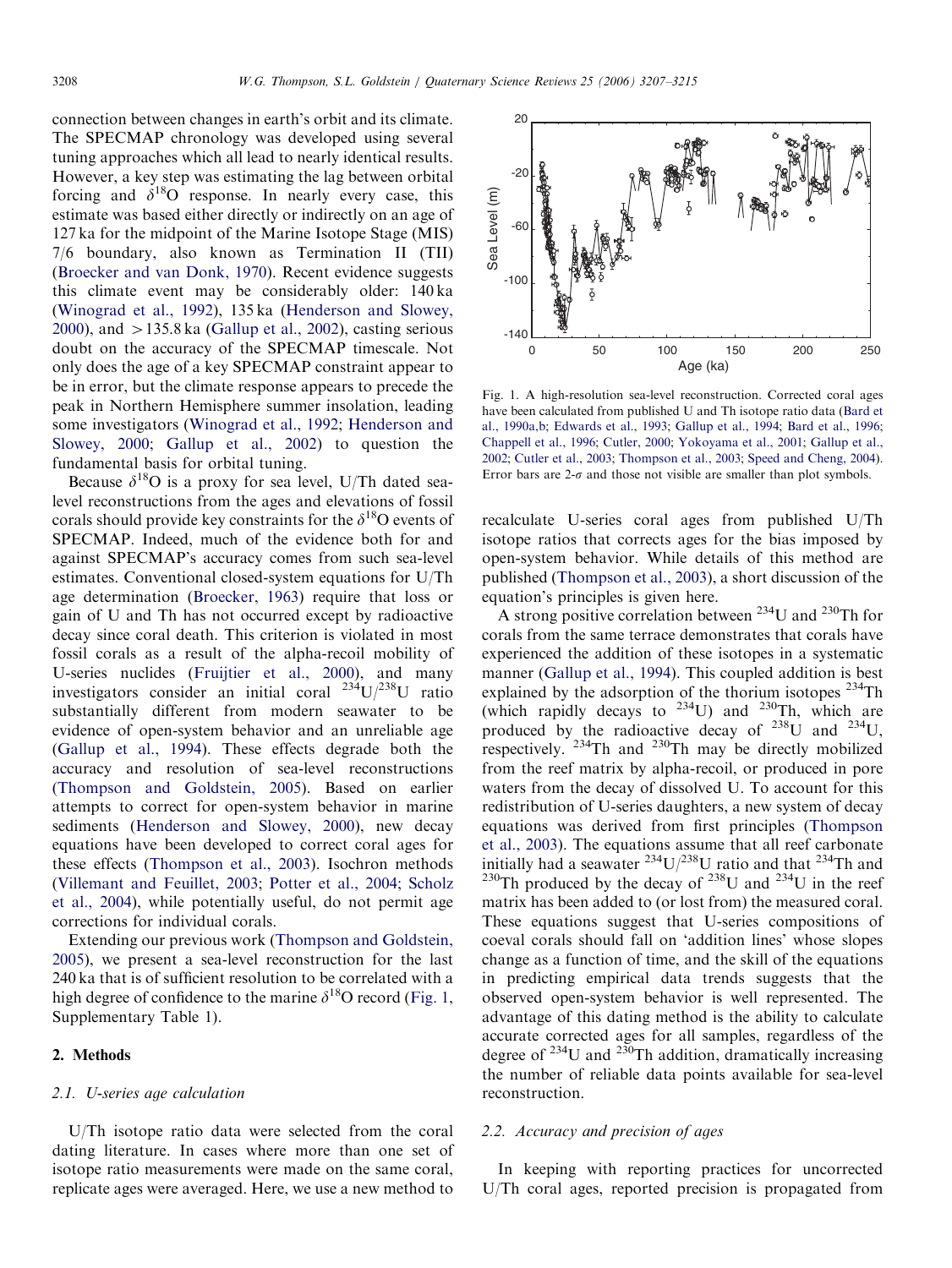analytical uncertainties and does not include potential error from the failure of model assumptions. It is well known that the accuracy of uncorrected coral ages depends directly on the range of initial  $^{234}U/^{238}U$  deemed 'acceptable' by the individual investigator ([Gallup et al., 1994\)](#page-7-0). For a commonly used criterion of modern seawater  $^{234}U^{238}U \pm .008$ , the error imposed is approximately +3200 years [\(Thompson et al., 2003\)](#page-8-0). Additional uncertainty of  $\sim 800$  years arises from the analytical error in determining the corals initial  $^{234}U/^{238}U$  ratio. This 4000year total uncertainty has never been included in formally quoted errors for uncorrected coral ages. The model used here corrects for this uncertainty, although other error may be introduced in the process. The theoretically predicted  $^{230}$ Th/<sup>234</sup>Th addition ratio is a potential source of error for the age correction equations. However, sensitivity analysis suggests that any potential natural variability in the predicted  $^{230}$ Th/<sup>234</sup>Th addition ratio, which determines the slope of the addition lines, is similar to or less than typical measurement uncertainties ([Thompson et al., 2003\)](#page-8-0). Empirical evidence supports this conclusion [\(Thompson](#page-8-0) [et al., 2003](#page-8-0)) and suggests any variability in the addition ratio is too small to be detected. The dominant source of error from analytical uncertainty is different for conventional (the  $^{230}$ Th measurement) and corrected (the  $^{234}$ U measurement) ages. Therefore, analytical uncertainty for corrected ages can be smaller than conventional analytical errors, particularly for older corals.

The most significant source of potential error for both corrected and conventional ages is the assumption of a constant  $^{234}$ U/ $^{238}$ U seawater ratio over time. Mass balance constraints and modelling of the  $^{234}$ U ocean budget suggest that the maximum variability of this ratio is constrained to 1% over glacial/interglacial cycles ([Richter and Turekian,](#page-8-0) [1993](#page-8-0)). In this worse case scenario, both corrected and conventional ages could be systematically offset from the true age by as much as 4 ka during times when the actual seawater  $^{234}$ U/<sup>238</sup>U was 1% different from the assumed value. Fortunately, the actual range of seawater  $^{234}U/^{238}U$ is reasonably well constrained. Empirical evidence suggests that seawater <sup>234</sup>U/<sup>238</sup>U has been constant to within  $0.2\%$ during interglacial periods out to the dating limits of the U/Th system  $(\sim 600 \text{ ka})$  [\(Gallup et al., 1994](#page-7-0); [Stirling et al.,](#page-8-0) [1995, 2001](#page-8-0); [Thompson et al., 2003;](#page-8-0) [Andersen et al., 2005\)](#page-7-0), indicating a maximum systematic age offset of 0.8 ka during interglacials, which comprise a large portion of our curve. However, there is some evidence to suggest seawater  $234U/238U$  may have been as much as 0.7% lower during the lastglacial maximum (LGM) [\(Robinson et al., 2004\)](#page-8-0). To take the apparent shift of seawater  $234$ U/ $238$ U to lower values during this period into account we have adopted, for the period 17–35 ka, the lower value of 1.1406 recently suggested by the radiocarbon calibration group [\(Hughen et](#page-7-0) [al., 2004\)](#page-7-0). Evidence suggests seawater  $^{234}U/^{238}U$  was close to modern at 35 ka ([Chiu et al., 2005\)](#page-7-0). The sensitivity of the corrected ages to the accuracy of decay equation constraints is shown in [Table 1.](#page-3-0) It must be emphasized that normalizing open-system ages to a constant initial  $234$ U/ $238$ U will place ages in accurate chronological order even if there is some uncertainty about the absolute ages, because the potential rate of change of  $^{234}$ U in the ocean is quite low. Corals that are the same age can be identified and distinguished from adjacent ages with a degree of confidence that is determined primarily by analytical precision. Furthermore, it must be remembered that uncorrected ages will be equally biased by variable initial  $234$ U/ $238$ U, because they are screened with a modern seawater  $^{234}U/^{238}U$  criterion. Standard screening criteria, rejecting any samples that were reported to have  $>2\%$ calcite,  $>$  2 ppb <sup>232</sup>Th, or U concentrations substantially different from modern corals of the same species (see [Thompson and Goldstein, 2005\)](#page-8-0) for species-specific U criteria), were adopted to eliminate samples that had suffered recrystallization, and U or Th loss or gain, which degrade the accuracy of both conventional and corrected ages. Quoted uncertainties ([Table 1\)](#page-3-0) are  $2-\sigma$  and ages were calculated using the most recently determined decay constants for  $^{234}$ U and  $^{230}$ Th [\(Cheng et al., 2000](#page-7-0)).

#### 2.3. Data interpretation—the sea-level curve

Original elevations of fossil corals were calculated by subtracting an uplift correction, based open-system ages and local uplift rate, from the measured elevations. Local uplift rates were determined from the present elevation of the last interglacial terrace top at each site, assuming sea levels were 5 m above modern at 122 ka, which is consistent with data from the Bahamas [\(Chen et al., 1991\)](#page-7-0), a tectonically stable site, where open-system A. palmata ages from the reef crest zone (2–2.5 m elevation) are 118–122 ka, agreeing extremely well with A. palmata terrace top ages from Barbados. Uplift rates for the deglacial sequence were those given by the authors, except for [Cutler \(2000\),](#page-7-0) where we used the author's method of adjusting the uplift rate to yield the best match to the Barbados record [\(Bard et al., 1990a,b\)](#page-7-0). Sea-level uncertainty is propagated from a 1 m uncertainty in the measured elevation, an estimated  $\pm 2\%$  error in the uplift rate, and open-system age errors. The curve from 250 to 70 ka is identical to that in [Thompson and Goldstein \(2005\).](#page-8-0) The 70–10 ka portion of the curve was constructed in a similar manner. The sea-level curve is drawn through the highest corals of any given age, because corals grow over some depth range and are easily transported down slope. Adjacent peaks must be distinguishable outside the  $2\sigma$  errors in the ages. Corals may also be transported to higher elevations by wave action ([Thompson and Goldstein, 2005\)](#page-8-0). For this reason, three corals (two near 109 ka and one near 127 ka) whose elevation was in serious conflict with the bulk of the data in that age range were excluded from the sea-level curve. Corals identified by the authors as beach cobbles ([Gallup et al., 1994\)](#page-7-0) were also excluded. This excluded data is plotted in [Fig. 1](#page-1-0) along with the resulting curve. The sea-level curve is defined by the minimum number of coral ages necessary to produce a curve that satisfies these criteria.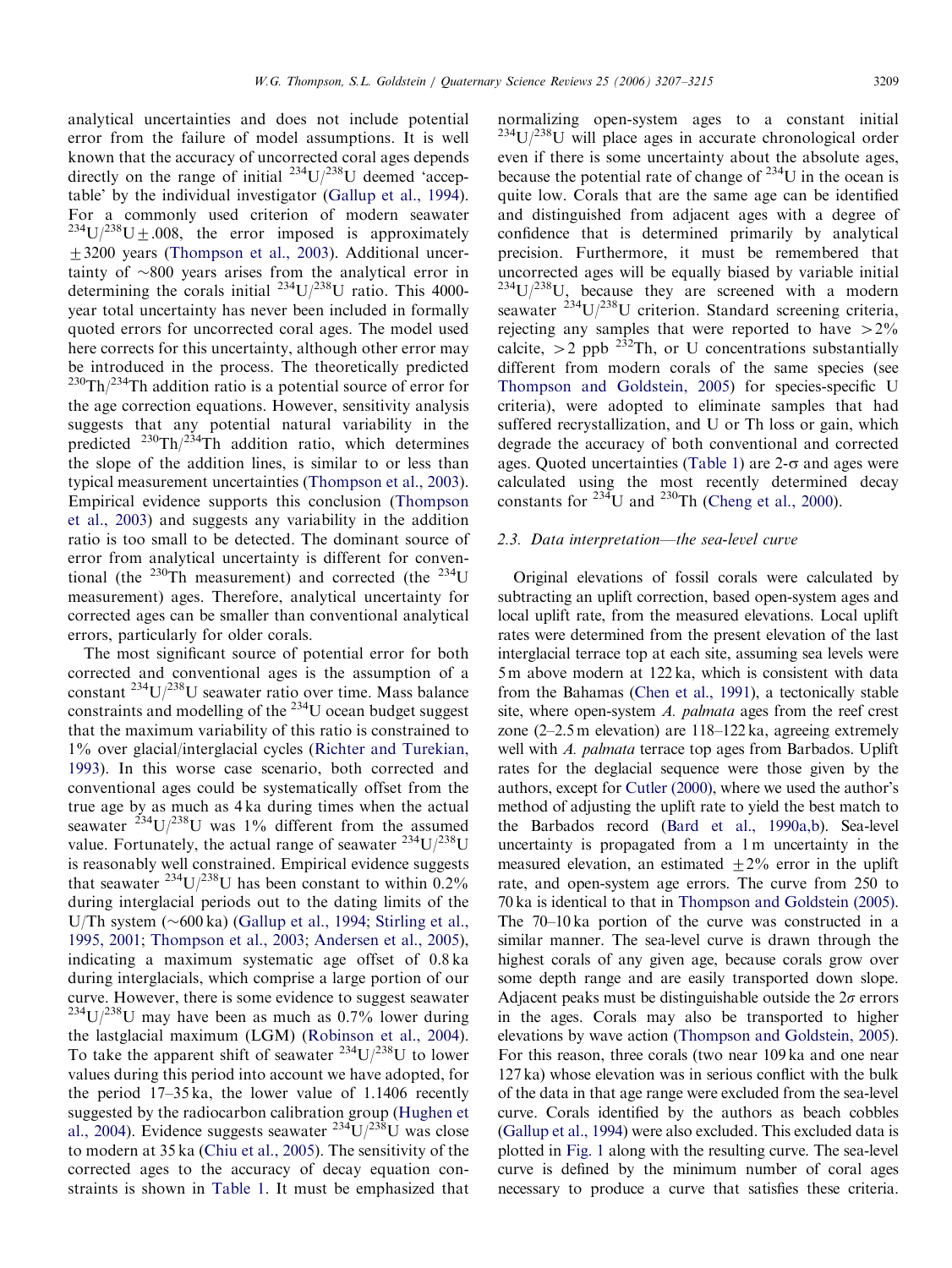<span id="page-3-0"></span>Table 1 Ages of SPECMAP  $\delta^{18}$ O events

| SPECMAP <sup>a</sup><br>event $#$ | <b>SPECMAP</b><br>age (ka) | $\pm$          | Sample           | Ref. <sup>b</sup> | Corrected<br>age $(ka)^c$ | $\pm$ <sup>d</sup> | Mean age<br>(ka) | $\pm$ | $\Delta$ age <sup>e</sup><br>(ka) | Sensitivity tests: |                          |               |
|-----------------------------------|----------------------------|----------------|------------------|-------------------|---------------------------|--------------------|------------------|-------|-----------------------------------|--------------------|--------------------------|---------------|
|                                   |                            |                |                  |                   |                           |                    |                  |       |                                   | Ratiof<br>(ka)     | Sea <sup>g</sup><br>(ka) | Point<br>(ka) |
| 2.2                               | 17.9                       | 1.4            | 13 130           | $\overline{c}$    | 23.1                      | 0.5                |                  |       | $-5.2$                            | 0.0                | 1.2                      | $-0.3$        |
| 2.21                              | 19.2                       | 1.4            | <b>KNM 50</b>    | 3                 | 23.7                      | 0.5                |                  |       | $-4.5$                            | 0.0                | 1.2                      | 0.3           |
| 3.1                               | 25.4                       | 5.9            | Kanz U16         | 9                 | 31.1                      | 1.6                |                  |       | $-5.7$                            | 0.0                | 1.2                      | 1.3           |
| None                              | 35.6                       | 7.3            | KNMT2            | 3                 | 38.6                      | 0.6                |                  |       | $-3.0$                            | 0.0                | 1.2                      | $-0.1$        |
| 3.3                               | 50.2                       | 3.9            | KAND-4           | 3                 | 47.8                      | 0.6                |                  |       | 2.4                               | 0.0                | 1                        | $-3.0$        |
| 3.31                              | 55.5                       | 5              | KWAK-1           | 3                 | 52.2                      | 0.6                | 53.8             | 0.75  | 1.7                               | 0.0                | 1                        | $-1.2$        |
|                                   | 55.5                       | 5              | Kanz-4           | 9                 | 55.4                      | 0.9                |                  |       |                                   | 0.0                | 1                        |               |
| 4.23                              | 68.8                       | 4.2            | Sial-U2          | 1                 | 67.7                      | 1.7                |                  |       | 1.1                               | 0.1                | 1                        | 2.3           |
| 5.1                               | 79.3                       | 3.6            | <b>NU 1483</b>   | 8                 | 80.5                      | 0.9                |                  |       | $-1.2$                            | 0.0                | 0.8                      | $0.2\,$       |
| None                              | 84.1                       | 6.2            | <b>NU 1482</b>   | 8                 | 85.3                      | 1.2                |                  |       | $-1.2$                            | 0.0                | 0.8                      | $-2.0$        |
| 5.2                               | 91                         | 6.4            | KWAS-1           | 3                 | 91.3                      | $0.8\,$            |                  |       | $-0.3$                            | 0.0                | $\mathbf{1}$             | 2.6           |
| 5.31                              | 96.2                       | 5.1            | $0C-2$           | 4                 | 100.3                     | 0.9                |                  |       | $-4.1$                            | 0.1                | 0.8                      | $-0.9$        |
| 5.33                              | 103.3                      | 3.4            | <b>AEG 36</b>    | 8                 | 104.0                     | 0.8                |                  |       | $-0.7$                            | 0.0                | 0.8                      | $-0.4$        |
| 5.4                               | 110.8                      | 6.3            | AEG <sub>2</sub> | 8                 | 108.5                     | 0.7                | 110.1            | 0.8   | 2.3                               | 0.0                | 1                        | 0.1           |
|                                   |                            |                | $OC-1$           | 4                 | 111.8                     | 0.9                |                  |       |                                   | 0.1                | 1                        |               |
| 5.51                              | 122.6                      | 2.4            | <b>UWIW93-1</b>  | 4                 | 122.6                     | 1.4                |                  |       | 0.0                               | 0.0                | 0.8                      | 0.1           |
| 6.0                               | 129.8                      | 3.1            | <b>NU 1473</b>   | 4                 | 129.3                     | 1.0                |                  |       | 0.5                               | 0.1                | 1                        | $-1.1$        |
| None                              | 132.8                      | 3.4            | <b>NU 1471</b>   | 4                 | 133.5                     | 1.1                |                  |       | $-0.7$                            | 0.0                | 1                        | np            |
| 6.4                               | 152.6                      | 9.9            | <b>NU 1511</b>   | 6                 | 153.9                     | 1.2                |                  |       | $-1.3$                            | 0.4                | 1.2                      | np            |
| 6.41                              | 161.3                      | 8.9            | <b>NU 1464</b>   | 4                 | 164.0                     | 1.6                |                  |       | $-2.7$                            | 0.0                | 1.2                      | 1.6           |
| None                              | 168.9                      | 9.2            | <b>UWI-103</b>   | 4                 | 169.1                     | 1.7                |                  |       | $-0.2$                            | 0.0                | 1.2                      | 0.0           |
| 6.5                               | 175.1                      | 9.8            | <b>NU 1465B</b>  | 4                 | 172.9                     | 1.8                |                  |       | 2.2                               | 0.7                | 1.2                      | $-0.3$        |
| 7.0                               | 189.6                      | 2.3            | <b>NU 1467</b>   | 4                 | 179.2                     | 1.7                |                  |       | 10.4                              | 0.0                | $\mathbf{1}$             | $-0.1$        |
| 7.1                               | 193.1                      | $\overline{2}$ | 164              | 7                 | 190.8                     | 1.4                | 193.5            | 2.4   | $-0.4$                            | 0.3                | 0.8                      | $-0.3$        |
|                                   |                            |                | WAN C 1          | 5                 | 194.0                     | 3.7                |                  |       |                                   | 0.1                | 0.8                      |               |
|                                   |                            |                | WAN E 1          | 5                 | 195.6                     | 2.2                |                  |       |                                   | 0.2                | 0.8                      |               |
| 7.3                               | 215.5                      | 1.4            | 141              | 7                 | 214.1                     | 1.8                |                  |       | 1.4                               | 5.1                | 0.8                      | $-4.1$        |
| 7.5                               | 240.2                      | 6.3            | AKF <sub>3</sub> | 8                 | 239.0                     | 2.9                | 241.0            | 2.5   | $-0.8$                            | 3.8                | 0.8                      | $-2.0$        |
|                                   |                            |                | AKD <sub>3</sub> | 8                 | 243.0                     | 2.1                |                  |       |                                   | 0.6                | 0.8                      |               |

<sup>a</sup>SPECMAP ages, event numbers, and error estimates from [Martinson et al. \(1987\)](#page-7-0).<br><sup>b</sup>P aferences: (1) Channell et al. (1996) (2) Cutler (2000) (3) Cutler et al. (2003) (4)

<sup>b</sup>References: (1) [Chappell et al. \(1996\)](#page-7-0), (2) [Cutler \(2000\),](#page-7-0) (3) [Cutler et al. \(2003\),](#page-7-0) (4) [Gallup et al. \(2002\),](#page-7-0) (5) [Gallup et al. \(1994\)](#page-7-0), (6) [Speed and Cheng](#page-8-0) [\(2004\),](#page-8-0) (7) [Thompson and Goldstein \(2005\),](#page-8-0) (8) [Thompson et al. \(2003\),](#page-8-0) (9) [Yokoyama et al. \(2001\).](#page-8-0)

<sup>c</sup>Ages recalculated from published U-series isotope ratio data using the age correction equation of [Thompson et al. \(2003\)](#page-8-0) and the decay constants of Cheng et al. $(2000)$ .

 ${}^{\text{d}}$ Error estimates are 2- $\sigma$  and propagated from the analytical uncertainties.

<sup>e</sup>Difference between the SPECMAP and radiometric ages. A negative number indicates the SPECMAP age is younger.

<sup>f</sup>Sensitivity of ages to the assumed <sup>234</sup>Th/<sup>230</sup>Th addition ratio: the addition age uncertainty that might be introduced by the maximum estimated natural range of the addition ratio. (Constraints:  $f_{234} = 0.975 \pm 0.75$ ,  $f_{\text{recoil}} = 0.5 \pm 0.5$ ,  $\delta^{234}U$  of source = 145  $\pm$  20; see [Thompson et al., 2003](#page-8-0) for details). Sensitivity of ages to assumed  $^{234}U/^{238}U$  of seawater is 0.4 ka for every 0.1% uncertainty in the  $^{234}U/^{238}U$  ratio.

<sup>h</sup>Sensitivity of ages to drawing of sea-level curve and selection of individual data points: Initially selected correlation points were deleted from the dataset, the curve was redrawn, and new sea level peaks selected. The difference in age between the new peak ages and the original peak ages is given. A negative number indicates the original age was younger. Peaks that disappear entirely are indicated by np.

Where there was a choice between several data points that were identical within error, the datum with the smallest error was chosen. The sea-level curve in [Fig. 1](#page-1-0) is not a unique interpretation of the data, as any number of smoother curves could be drawn without violating the fundamental constraint that the sea level must be above the highest coral data. However, the reproducibility of detailed sub-orbital period variability in portions of the curve from independent data sets and differing locations, well as the good agreement with independent speleothem constraints, validates our methodology [\(Thompson and Goldstein, 2005](#page-8-0)).

Caution must be used when combining sea-level data from different locations, because differences in uplift rates or global glacio-isostatic response might produce artifacts in the resulting sea-level curve. To minimize these problems, data for large portions of the curve are from single locations. Corals for MIS 5, 6, and 7 are from Barbados [\(Gallup et al., 1994, 2002;](#page-7-0) [Thompson et al., 2003](#page-8-0); [Speed and Cheng, 2004](#page-8-0)). Corals for MIS 3 are primarily from the Huon Peninsula of Papua New Guinea [\(Chappell](#page-7-0) [et al., 1996](#page-7-0); [Yokoyama et al., 2001](#page-8-0); [Cutler et al., 2003\)](#page-7-0). Deglacial corals are from Barbados ([Bard et al., 1990a,b\)](#page-7-0),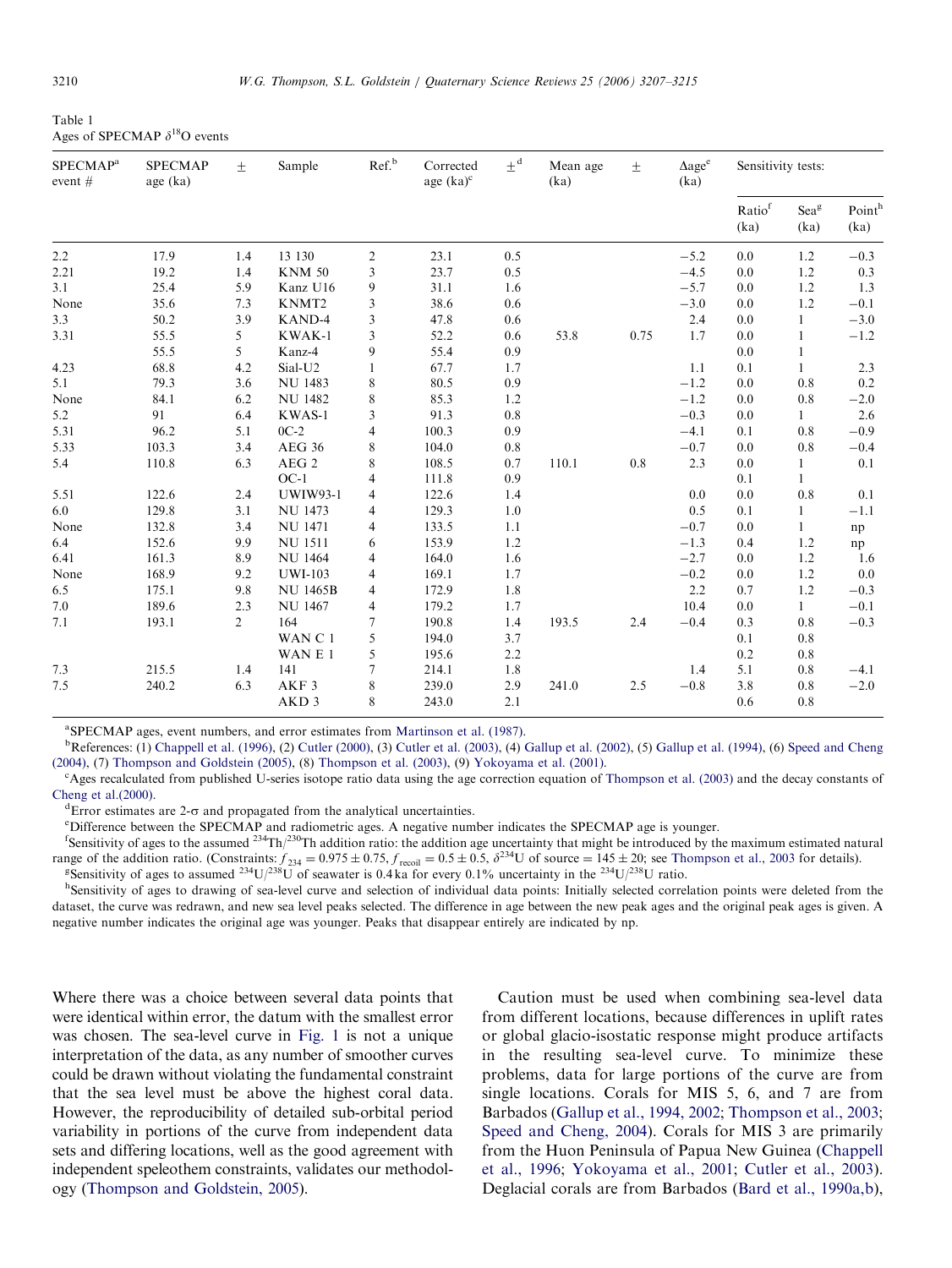<span id="page-4-0"></span>Tahiti [\(Bard et al., 1996\)](#page-7-0), Huon ([Edwards et al., 1993\)](#page-7-0), and Vanuatu ([Cutler, 2000\)](#page-7-0). For the deglacial interval, individual sea-level curves were first constructed for each location, and then a composite curve was drawn including only variability that was common to all curves in the intervals where they overlapped. This procedure was adopted to avoid potential artifacts that could arise from the combining of data from widely separated locations. Although care must be taken in interpreting the transitions between the Barbados, Huon Peninsula, and composite curve data at  $\sim$ 24 and  $\sim$ 70 ka, the good agreement of sea-level reconstructions from the Huon Peninsula and Barbados for the last interglacial ([Thompson and](#page-8-0) [Goldstein, 2005](#page-8-0)) and deglacial ([Edwards et al., 1993](#page-7-0)) suggests that artifacts from transitions between data locations is small, if any.

#### 2.4. Correlation of oxygen isotope and sea-level events

The following procedure was used to correlate sea level and  $\delta^{18}$ O events. The equivalent of MIS boundaries were first identified in the sea-level record, and then the major sub-stage sea-level peaks were correlated. Finally, isotope events within sub-stages were correlated. In almost all cases, the correlation was unequivocal. However, a few exceptions are noted. In MIS 7, there appear to be four major sea-level high stands but three major  $\delta^{18}$ O events. Correlation was made on the basis of the large positive  $\delta^{18}$ O excursion between MIS 7.3 and 7.5 that was assumed to correspond with the clear gap in coral ages at  $\sim$ 230 ka. During the MIS 6/5 transition (TII), we correlate the earliest peak in sea level with the negative  $\delta^{18}$ O event at the beginning of the 6/5 transition, and the second peak with a slight pause near the mid-point the  $\delta^{18}$ O transition. We base these correlations on prominent  $\delta^{18}$ O excursions evident in the high-resolution record of V19-30, which is part of the SPECMAP stack. V19-30 had an average sedimentation rate of 6.4 cm/ka and an average sampling interval of 3.3 cm, for a sampling resolution of 500 years. The  $\delta^{18}$ O events we identify in the record of V19-30 are not evident in every record because the resolution of such short-lived events is dependent on sedimentation rate, sampling interval, and the effects of mixing by bioturbation. In MIS 3, correlation of the first and last sea-level events with the SPECMAP record is clear, but alternate correlations are possible for events in between. Again, we base our correlations on the most prominent features of V19-30. The age of event 3.31 was calculated as the mean of two ages, 5.4 was the mean of 2, 7.3 the mean of 3, and 7.5 the mean of 2. In some cases there appear to be events in the sea-level record that cannot be correlated with a  $\delta^{18}O$ event.

# 3. Results

The compiled and corrected data provide a relatively continuous set of sea-level constraints for the last 240 ka. Fig. 2. Correlation of sea level and  $\delta^{18}O$  events. Dotted lines indicate correlation between records. Marine Isotope Stage boundaries indicated are those of SPECMAP. (a) The benthic  $\delta^{18}$ O record from core V19-30 [\(Shackleton et al., 1983\)](#page-8-0), the best-resolved record in the SPECMAP stack. All  $\delta^{18}$ O scales are reversed so that negative isotopic events are peaks for ease of comparison with the sea-level record. (b) Our high-resolution coral sea-level reconstruction. Three sea-level highstands potentially associated with Heinrich events and discussed in the text are labelled. The question mark and arrow indicate an anomalous event discussed in the text. (c) The stacked SPECMAP benthic  $\delta^{18}O$  record [\(Pisias et al., 1984](#page-8-0)) on the SPECMAP timescale ([Martinson et al., 1987\)](#page-7-0) with selected  $\delta^{18}O$  events [\(Martinson et al., 1987\)](#page-7-0) labelled.

There are only eight gaps between ages that exceed 3 ka. The correspondence between our high-resolution sea-level record and the SPECMAP record is striking (Fig. 2), and in most cases, the correlation of sea-level events with  $\delta^{18}$ O excursions is unequivocal. Based on this correlation, we match specific isotope events in the SPECMAP record with corrected U/Th ages of individual corals, assigning highprecision radiometric ages to 24 events for the first time, providing a timescale that is independent of orbital tuning assumptions [\(Table 1\)](#page-3-0). To test the sensitivity of these results to the drawing of the curve and assess the robustness of the age picks, we deleted the chosen data points, redrew the curve, and compared the new ages to our first choices [\(Table 1](#page-3-0)). Although two single-point peaks are eliminated entirely, the average difference in ages was 1.1 ka. With few exceptions, the agreement between the corrected ages and SPECMAP is startling ([Fig. 3\)](#page-5-0); and suggests that the average uncertainty (5 ka) quoted for



MIS3 | MIS5 | MIS6 | MIS7

4.5

3.5

δ18 O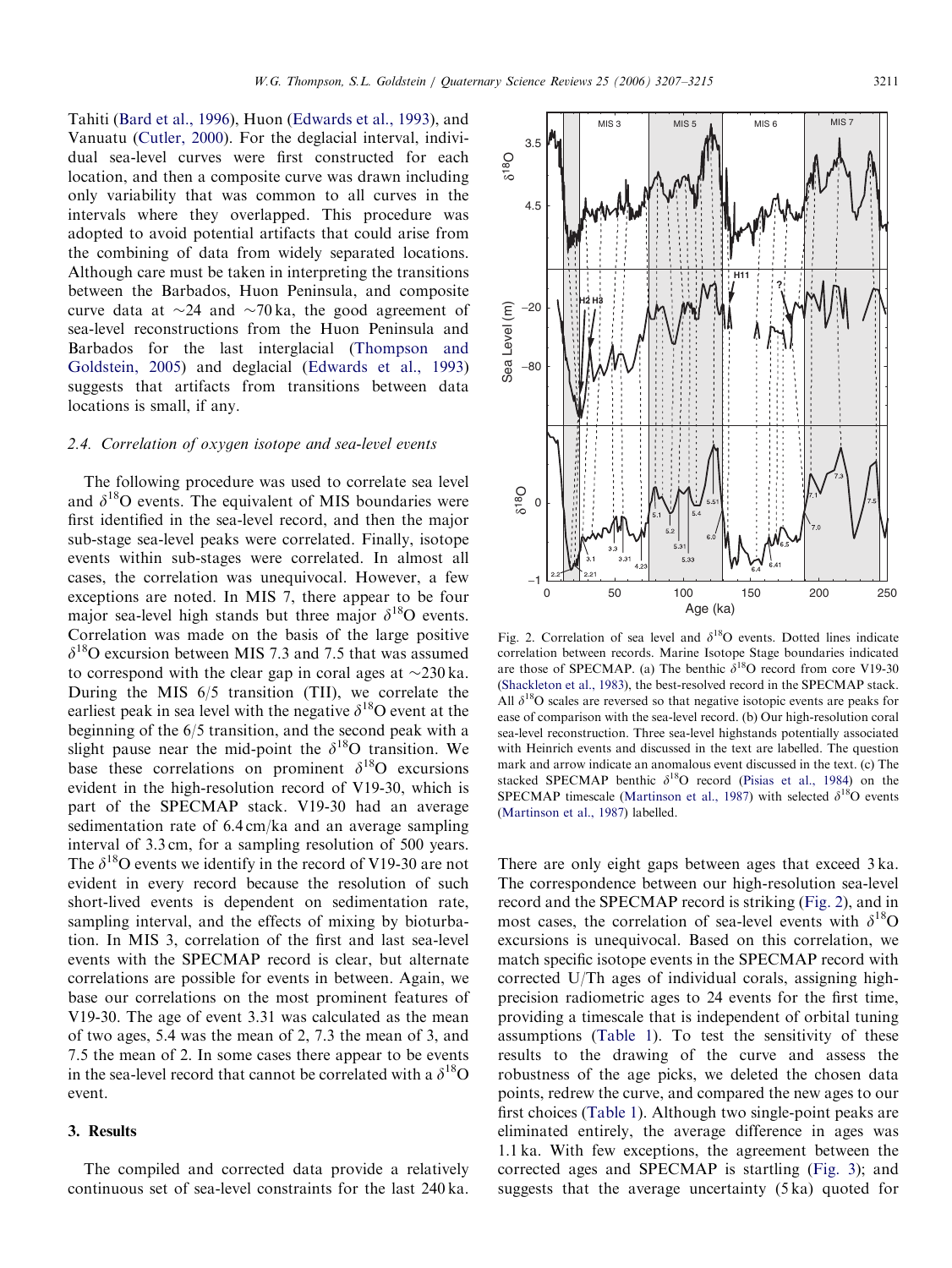<span id="page-5-0"></span>

Fig. 3. A comparison of SPECMAP's orbitally tuned age estimates [\(Martinson et al., 1987](#page-7-0)) and open-system U/Th coral ages. Data points that correspond to numbered SPECMAP events are labelled. The solid line is a 1–1 line and ages that agree will plot on this line. Error bars are 2-  $\sigma$  and those not visible are smaller than plot symbols.

SPECMAP timescale was overestimated. Excluding SPEC-MAP ages younger than 35 ka, which were linked to uncalibrated radiocarbon ages, and a clear anomaly at the MIS 7/5 boundary, the average difference between radiometric and SPECMAP ages is 1.3 ka. Our results strongly support the accuracy of the SPECMAP chronology, suggesting that the astronomical theory of climate change provides a robust basis for orbital tuning strategies. Indeed, the orbitally driven component of sea-level fluctuation is clearly evident in our record (Fig. 4), consistent with the findings of many previous investigators, e.g. [Broecker et al. \(1968\),](#page-7-0) [Mesolella et al. \(1969\),](#page-7-0) [Edwards](#page-7-0) [et al. \(1987\),](#page-7-0) [Stirling et al. \(2001\)](#page-8-0), [Bard et al. \(2002\)](#page-7-0), [Robinson et al. \(2002\),](#page-8-0) [Andersen et al. \(2005\)](#page-7-0). There is also considerable suborbital sea-level variability ([Chappell,](#page-7-0) [2002;](#page-7-0) [Siddall et al., 2003](#page-8-0); [Potter et al., 2004](#page-8-0); [Thompson](#page-8-0) [and Goldstein, 2005](#page-8-0)) that may be unrelated to Northern Hemisphere insolation change. However, it is quite clear that: (1) high-amplitude sea-level change at periods greater than 20 ka is nearly in phase with summer insolation in the Northern Hemisphere (Fig. 4), (2) the majority of sea level change between colder and warmer climates is due to the waxing and waning of large Northern Hemisphere ice sheets ([Peltier, 2002](#page-7-0)), (3) summer insolation at high latitudes provides the strongest insolation signal ([Berger](#page-7-0) [and Loutre, 1991\)](#page-7-0). Although sea-level change cannot be uniquely tied to isolation at a specific season and latitude, and the apparent sensitivity of ice volume to insolation change requires substantial amplification, the simplest explanation for these observations is that long-period



Fig. 4. Sea level and Northern Hemisphere insolation. Thin line is insolation variability at  $60^{\circ}$ N that is a result of changes in the Earth's orbit [\(Berger and Loutre, 1991\)](#page-7-0). Thick line is our high-resolution sea-level curve.

high-amplitude ice volume change is linked to variability in Northern Hemisphere high latitude insolation.

#### 4. Discussion

There are only two instances where the corrected U/Th and SPECMAP chronologies differ significantly (Fig. 3): from the end of Marine Isotope Stage (MIS) 3 to the lowest sea levels of the Last Glacial Maximum (LGM) and at the MIS 7/6 transition ([Fig. 2\)](#page-4-0). These discrepancies may represent either problems with SPECMAP's timescale or our sea-level reconstruction. The MIS 3/2 transition is poorly resolved in our record [\(Fig. 1\)](#page-1-0). The LGM is better resolved, with 18 ages between 19.6 and 24.6 ka, but the exact shape of the sea-level curve is somewhat dependent on uplift assumptions. As previously discussed, there is some uncertainty regarding seawater  $^{234}U/^{238}U$  at this time. However, the brief sea-level high stand at a U/Th age of 23.7 ka [\(Fig. 2b](#page-4-0)) may be related to Heinrich event 2 (H2). The age of H2 has been independently determined to be  $\sim$ 24 ka ([Hemming, 2004](#page-7-0)), suggesting our bracketing U/Th ages of 23.1 and 24.6 ka for the lowest sea levels of the LGM are quite accurate, and that SPECMAP's age of 17.9 for event 2.2 ([Fig. 2c\)](#page-4-0) is  $\sim$ 5 ka too young. The same case can be made for event 3.1, the last negative  $\delta^{18}$ O excursion in MIS 3, which is contemporaneous with H3 in several records (e.g., [Labeyrie et al., 1999](#page-7-0)). Our U/Th age of 31.1 ka agrees with the  $\sim$ 31 ka age of H3 ([Hemming,](#page-7-0) [2004\)](#page-7-0), but  $\sim$ 6 ka older than SPECMAP's age of 25.4 ka for event 3.1. Much of the discrepancy between the SPECMAP and U/Th timescales near the LGM is very likely due to the use of uncalibrated radiocarbon ages in this interval as initial tuning constraints for SPECMAP.

At the MIS 7/6 transition, the mid-point of falling sea-level [\(Fig. 2b](#page-4-0)) has a U/Th age of 179.2 ka, occurring  $\sim$  10 ka later than the  $\delta^{18}O$  shift in the SPECMAP record at 189.6 ka ([Fig. 2](#page-4-0)b and c). The early enrichment of  $\delta^{18}O$  may suggest deep ocean temperature change substantially leads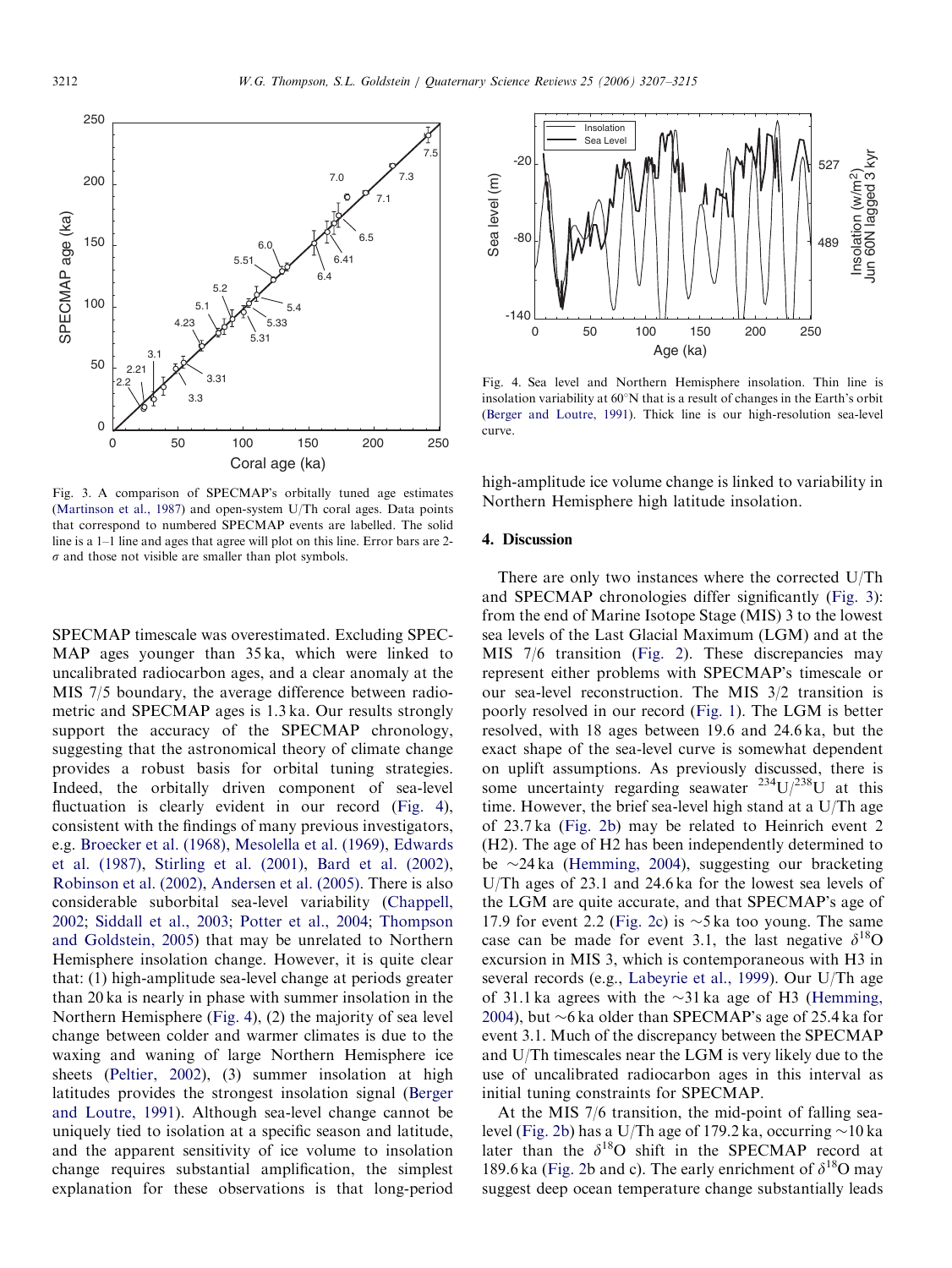sea-level change on this transition. However, if this difference between the SPECMAP and U/Th timescales is real, it represents a significant problem for orbitally tuned ages in this interval (Henderson, pers. comm.).

Our sea-level record also provides some insight into the TII age controversy. It may be that the wide range of age estimates for TII is simply the result of previously unsuspected suborbital climate variability. Our first TII sea-level event occurs at 133.5 ka, which might be considered too early to be accounted for by orbital forcing because it precedes the  $\sim$ 128 ka peak in Northern Hemisphere insolation ([Fig. 4](#page-5-0)). However, this brief highstand occurs -6 ka after Northern Hemisphere insolation begins to increase, which does not exclude the possible influence of Northern Hemisphere insolation forcing. Furthermore, this sea-level event is simultaneous with Heinrich event 11, as inferred from accurately dated in speleothem records of the Asian Monsoon and northeast Brazil pluvial events ([Cheng et al., 2005\)](#page-7-0), and may be related to ice-sheet instabilities during the onset of the Penultimate Deglaciation. Based on the correlations we choose for TII, the sealevel chronology does not conflict with SPECMAP.

While our correlation of the 2 points on TII may be debated, this does not change our conclusion that the SPECMAP timescale is extremely accurate. Indeed, ages of the highest sea-level event and most negative  $\delta^{18}$ O excursion during MIS 5, immediately following TII, are identical within error. In general, correlations between the sea level and oxygen isotope records are most clear for  $\delta^{18}$ O peaks within isotope stages, and less clear during transitions between stages, possibly due the effects of to rapidly changing deep-sea temperatures, e.g. [Skinner and](#page-8-0) [Shackleton \(2005\)](#page-8-0). If changes in temperature and sea-level, which both affect  $\delta^{18}O$ , are out of phase on the transitions, this would create differences in timing between sea-level and  $\delta^{18}$ O events. For example, during major transitions to colder climates, deep-sea temperatures may have to cool before substantial ice can form on the continents. In this case, falling sea levels will lag the change in  $\delta^{18}O$ . Similarly, during major transitions to warmer climates, substantial ice might have to melt before deep-sea temperatures can warm, so that  $\delta^{18}$ O continues to rise after sea level is relatively high. Under these circumstances, the transition midpoints of the sea level and  $\delta^{18}$ O records will have different ages, with sea-level highstands being somewhat longer lived than negative  $\delta^{18}$ O excursions. These differences in timing, if real, do not invalidate the theory of orbitally driven climate or the general application of orbitally tuned chronologies. The ages of the peaks in the coral sea-level record provide a more robust age control than the ages of the transitions for a number of reasons: (1) the age of major marine  $\delta^{18}$ O transitions may be different at widely spaced locations ([Skinner and Shackle](#page-8-0)[ton, 2005\)](#page-8-0), (2) the true ages of the transition midpoints may be different in the sea level and  $\delta^{18}$ O records, (3) age estimates of key MIS stage boundaries, particularly TII, are still in conflict, and (4) the ages of the peaks in the coral

sea-level record are generally better-constrained than the ages of the transitions. Therefore, the use of ages from sealevel peaks rather than transitions ([Table 1\)](#page-3-0) is recommended when using  $\delta^{18}$ O stratigraphy to develop marine core chronologies.

## 5. Conclusions

Our results suggest that age correction equations ([Thompson et al., 2003\)](#page-8-0) alleviate many of the problems associated with uncorrected conventional U-series ages, producing sea-level reconstructions with improved accuracy and resolution. This new technique clarifies relationships between sea-level,  $\delta^{18}O$ , and orbital forcing. There is no question that the sea-level curve presented here may change as new information becomes available. Much work remains to be done linking corrected coral ages and stratigraphic context. Further refinement and testing of age correction equations and constraints are likely to advance our understanding of U/Th coral geochronology. The chronology presented here is as accurate as is currently possible given our present understanding of U-series systematics in corals, the history of ocean  $\delta^{234}$ U, and the currently available coral data, and is significantly more accurate and better-resolved than previous chronologies based on uncorrected conventional ages. We have identified 24 U/Th high-precision ages that may be used as tie points for a  $\delta^{18}$ O stratigraphy that is independent of orbital tuning assumptions. With the exception of the LGM and the MIS 7/6 boundary, the average difference between radiometrically determined and orbitally tuned ages is 1.3 ka, suggesting that the uncertainty in the SPECMAP chronology ([Martinson et al., 1987](#page-7-0)) was overestimated. While there is evidence for substantial suborbital sea-level variability, our results confirm the essential validity of both the SPECMAP chronology and orbital tuning strategies. Although sea-level changes cannot be uniquely linked to a specific insolation curve, high-amplitude sea-level changes with periods longer than  $\sim$ 20 ka are nearly in phase with high-latitude Northern Hemisphere insolation. While much work remains to be done to identify the latitudes, mechanisms and amplification of orbital forcing, it seems clear that there is a vital connection between orbital cyclicity and climate. Although there may be one or two climatically significant and chronologically important exceptions, orbital tuning of benthic  $\delta^{18}$ O records will generate accurate chronologies for marine sediment cores.

# Acknowledgements

W. Broecker, S. Hemming, J. McManus and D. Oppo are thanked for encouragement and discussion. G. Henderson and B. Linsley provided insightful and thought provoking critical reviews. Grants from the Lamont Climate Center, the Comer Science & Educational Foundation, the Goodfriend Prize, and start-up funds from LDEO and Columbia University for SLG supported this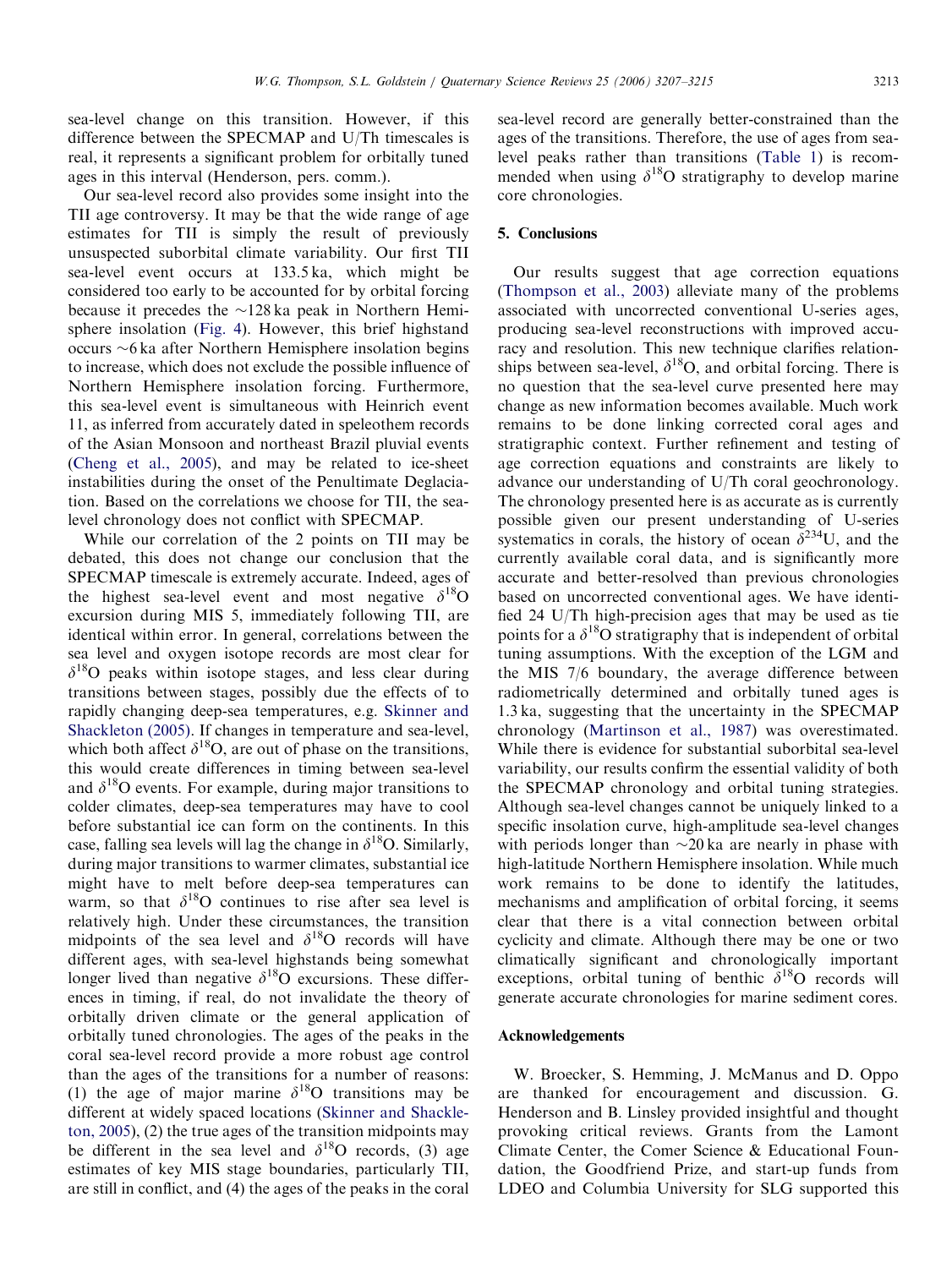<span id="page-7-0"></span>work. The Lamont-Doherty Earth Observatory Deep-Sea Sample Repository curated some of the corals used in this sea-level reconstruction. The National Science Foundation and the Office of Naval Research provides support for this facility. This is LDEO contribution #6881.

#### Appendix A. Supplementary data

Supplementary data associated with this article can be found in the online Version at [doi:10.1016/j.quascirev.](dx.doi.org/10.1016/j.quascirev.2006.02.007) [2006.02.007](dx.doi.org/10.1016/j.quascirev.2006.02.007).

#### References

- Andersen, M.B., Stirling, C.H., Potter, E.-K., Halliday, A.N., Blake, S.G., McCulloch, M.T., Ayling, B., O'Leary, M., 2005. Uranium-series age constraints for the Marine Isotope Stage (MIS)  $15 \left( \sim 600 \text{ ka} \right)$ interglacial. AGU Fall Meeting, San Francisco, California.
- Bard, E., Hamelin, B., Fairbanks, R.G., 1990a. U-Th ages obtained by mass spectrometry in corals from Barbados: sea level during the past 13.0000 years. Nature 346, 456–458.
- Bard, E., Hamelin, B., Fairbanks, R.G., Zindler, A., 1990b. Calibration of the C14 timescale over the past 30,000 years using mass spectrometric U-Th ages from Barbados corals. Nature 345, 405–409.
- Bard, E., Hamelin, B., Arnold, M., Montaggioni, L., Cabioch, G., Faure, G., Rougerie, F., 1996. Deglacial sea-level record from Tahiti corals and the timing of global meltwater discharge. Nature 382 (241–244).
- Bard, E., Antonioli, F., Silenzi, S., 2002. Sea-level during the penultimate interglacial period base on a submerged stalagmite from Argentarola Cave (Italy). Earth and Planetary Science Letters 196 (2002), 135–146.
- Berger, A., Loutre, M.F., 1991. Insolation values for the climate of the last 10 million years. Quarternary Science Review 10, 297–317.
- Broecker, W.S., 1963. A preliminary evaluation of uranium series inequilibrium as a tool for absolute age measurement on marine carbonates. Journal of Geophysical Research 68 (9), 2817–2834.
- Broecker, W.S., van Donk, J., 1970. Insolation changes, ice volumes, and the  $O^{18}$  record in deep-sea cores. Reviews of Geophysics and Space Physics 8 (1), 169–198.
- Broecker, W.S., Thurber, D.L., Goddard, J.G., Ku, T.L., Matthews, R.K., Mesolella, K.J., 1968. Milankovitch hypothesis supported by precise dating of coral reefs and deep-sea sediments. Science 159, 297–300.
- Chappell, J., 2002. Sea level changes forced ice breakouts in the last glacial cycle; new results from coral terraces. Quarternary Science Review 21 (10), 1229–1240.
- Chappell, J., Omura, A., Esat, T., McCulloch, M., Pandolfi, J., Ota, Y., Pillans, B., 1996. Reconciliation of late quaternary sea levels derived from coral terraces at Huon Peninsula with deep sea oxygen isotope records. Earth and Planetary Science Letters 141 (1–4), 227–236.
- Chen, J.H., Curran, H.A., White, B., Wasserburg, G.J., 1991. Precise chronology of the last interglacial period:  $^{234}U^{-230}Th$  data from fossil coral reefs in the Bahamas. GSA Bulletin 103, 82–97.
- Cheng, H., Edwards, R.L., Hoff, J., Gallup, C.D., Richards, D.A., Asmerom, Y., 2000. The half-lives of uranium-234 and thorium-230. Chemical Geology 169 (1–2), 17–33.
- Cheng, H., Wang, X., Kelly, M.J., Dykoski, C.A., Dorale, J.A., Edwards, R.L., 2005. Speleothem records of the Asian Monsoon and subtropical Brazil covering portions of the last 3 glacial cycles: evidence for low latitude interhemispheric anti-phasing of precipitation. Comer Abrupt Climate Change Roundtable. Palisades, New York.
- Chiu, T.C., Fairbanks, R.G., Mortlock, R.A., Bloom, A.L., 2005. Extending the radiocarbon calibration beyond 26,000 years before present using fossil corals. Quaternary Science Reviews 24, 1797–1808. Croll, J., 1864. Philosophical Magazine 28, 121–137.
- Cutler, K.B., 2000. Carbon-14 calibration and sea-level history from highprecision thorium-230 and protactinium-231 dating of corals. Geology and Geophysics. Minneapolis, MN, University of Minnesota, p. 114.
- Cutler, K.B., Edwards, R.L., Taylor, F.W., Cheng, H., Adkins, J., Gallup, C.D., Cutler, P.M., Burr, G.S., Bloom, A.L., 2003. Rapid sea-level fall and deep-ocean temperature change since the last interglacial period. Earth and Planetary Science Letters 206, 253–271.
- Edwards, R.L., Chen, J.H., Ku, T.-L., Wasserburg, G.J., 1987. Precise timing of the last inter-glacial period from mass spectrometric analysis of 230Th in corals. Science 236, 1547–1553.
- Edwards, R.L., Beck, J.W., Burr, G.S., Donahue, D.J., Chappell, M.A., Bloom, A.L., Druffe, E.R.M., Taylor, F.W., 1993. A large drop in atmospheric  $^{14}C/^{12}C$  and reduced melting in the Younger Dryas, documented with 230Th ages of corals. Science 260, 962–968.
- Emiliani, C., 1955. Pleistocene temperatures. Journal of Geology 63 (6), 538–578.
- Fruijtier, C., Elliot, T., Schlager, W., 2000. Mass-spectrometric  $2^{34}U-2^{30}Th$  ages from the Key Largo Formation, Florida Keys, United States: Constraints on diagenetic age disturbance. GSA Bulletin 112 (2), 267–277.
- Gallup, C.D., Edwards, R.L., Johnson, R.G., 1994. The timing of high sea levels over the past 200,000 years. Science 263, 796–800.
- Gallup, C.D., Cheng, H., Taylor, F.W., Edwards, R.L., 2002. Direct determination of the timing of sea level change during Termination II. Science 295, 310–313.
- Hays, J.D., Imbrie, J., Shackleton, N.J., 1976. Variations in the Earth's orbit: pacemaker of the ice ages. Science 194, 1121–1131.
- Hemming, S.R., 2004. Heinrich events: Massive late Pleistocene detritus layers of the North Atlantic and their global climate imprint. Reviews of Geophysics 42.
- Henderson, G.M., Slowey, N.C., 2000. Evidence from U-Th dating against Northern Hemisphere forcing of the penultimate deglaciation. Nature 404, 61–66.
- Hughen, K.A., Baillie, M.G.L., Bard, E., Beck, J.W., Bertrand, C.J.H., Blackwell, P.G., Buck, C.E., Burr, G.S., Cutler, K.B., Damon, P.E., Edwards, R.L., Fairbanks, R.G., Friedrich, M., Guilderson, T.P., Kromer, B., McCormac, G., Manning, S., Ramsey, C.B., Reimer, P.J., Reimer, R.W., Remmele, S., Southon, J.R., Stuiver, M., Talamo, S., Taylor, F.T., van der Plicht, J., Weyhenmeyer, C.E., 2004. Marine04 marine radiocarbon age calibration, 0-26 Cal kyr BP. Radiocarbon 46 (3), 1059–1086.
- Imbrie, J., Hays, J.D., Martinson, D.G., McIntyre, A., Mix, A.C., Morley, J.J., Pisias, N.G., Prell, W.L., Shackleton, N.J., 1984. The orbital theory of Pleistocene climate: support from a revised chronology of the marine  $d^{18}O$  record. In: Berger, A.L. (Ed.), Milankovitch and Climate, vol. 1. D. Reidel Publishing Company, Norwell, MA, pp. 269–305.
- Labeyrie, L., Leclaire, H., Waelbroeck, C., Cortijo, E., Duplessey, J.C., Vidal, L., Elliot, M., Le Coat, B., Auffret, G., 1999. Temporal variability of the surface and deep waters of the north west Atlantic Ocean at orbital and millennial time scales. In: Clark, P.U., Webb, R.S., Keigwin, L.D. (Eds.), Mechanisms of Global Climate Change at Millennial Time Scales, vol. 112. AGU, Washington, DC, pp. 77–98.
- Lisiecki, L.E., Raymo, M.E., 2005. A Plio-Pleistocene stack of 57 globally distributed benthic d18O records. Paleoceanography 20.
- Martinson, D.G., Pisias, N.G., Hays, J.D., Imbrie, J., Moore, T.C., Shackleton, N.J., 1987. Age dating and the orbital theory of the ice ages: development of a high-resolution 0 to 300,000-year chronostratigraphy. Quaternary Research 27, 1–29.
- Mesolella, K.J., Matthews, R.K., Broecker, W.S., Thurber, D.L., 1969. The astronomical theory of climatic change: Barbados data. Journal of Geology 77, 250–274.
- Milankovitch, M.M., 1941. Canon of insolation and the ice age problem. Koniglich Serbische Akademie, Beograd. (English translation by the Israel Program for Science Translations). Published for the U.S. Department of Commerce and the National Science foundation, Washington, DC.
- Peltier, W.R., 2002. On eustatic sea level history: last glacial maximum to Holocene. Quaternary Science Reviews 21 (1–3), 377–396.